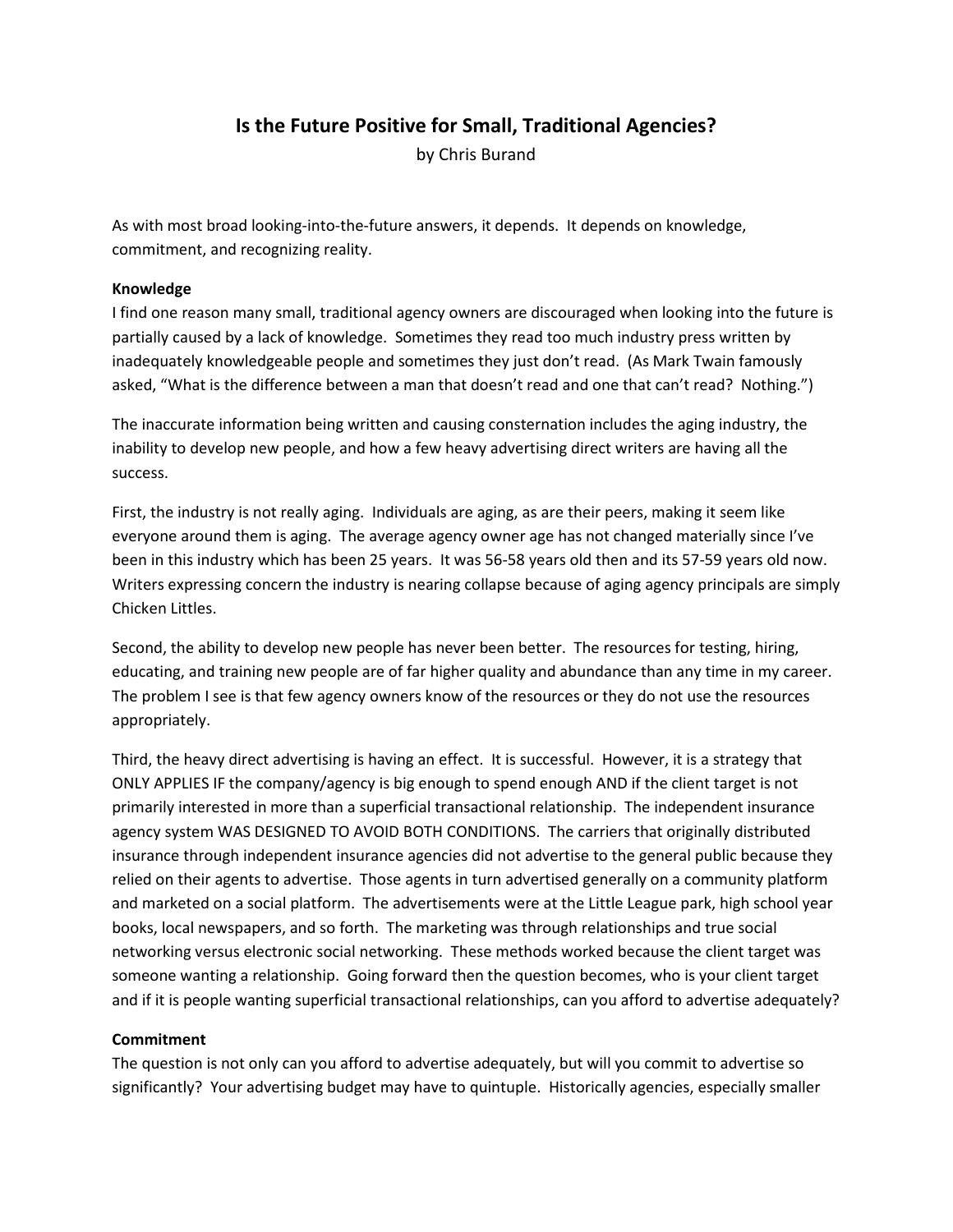ones, have not had to make much of a commitment once established. This is because once established, agencies' retention rates were adequate to generate safe cash cows and since a great many agency owners were satisfied with the cash generated, they could just ride along. I hear the concern in many agency owners' voices these days because they see they have to make a commitment and they don't want to do so. One reason they enjoy the business is the flexibility they have and a commitment can sorely limit that treasured flexibility. The emotion tied to committing oneself to building a future is what causes so many to wonder about their future.

On the other hand, approximately 5,000 new agencies have been created in the last five years. That is an amazing number and many of these agencies have made a commitment to the future. They haven't yet experienced the cash cow and flexibility so they're just busting their butts to pay the bills. They don't really have the same concerns. They are playing offense to win and the traditional agents are playing to not lose. Playing to not lose is rarely a winning strategy and insurance carriers recognize the difference when appointing agencies.

The solution many such agencies have latched onto is a cluster or aggregator. Done well, clusters and aggregators may be a solution, but the majority of these entities have been established sloppily. Sloppiness seems to abound because the members do not want to make a true commitment to an enterprise that ultimately requires a true commitment. These entities are partnerships and any partnership that truly succeeds requires a complete commitment.

Going forward then, the future is truly bright for those willing to make a true commitment to building their agencies every single day. This means selling every day. This means developing people using the great tools available.

## **Accepting Reality**

The reality is that owning and running an independent insurance agency is going to get tougher. More business operational knowledge will be required, more insurance technical knowledge will be required, and more leadership will be required. Instead of resting on one's sales, reality is that no amount of volume will ever be enough. For example, historically in small towns many agencies would grow to some large percentage of the market and then plateau because the reality was that with their market share, they could not grow much more. The new reality is that it is time to start selling insurance in the next town over.

The reality is that more structure is required to minimize E&O exposures, to appeal to younger employees, and to develop new employees more effectively. The reality is that your companies are no longer going to depend on just agencies to make their sales. They know some people only want superficial transactional relationships and they're going to advertise to that audience. They know some agency owners are committed and they know some are not, they know some listen to too many tall tales about what is happening and they know some are quite well informed.

In sum, the reality is that in the past, to put in the terms of the wonderful book by David McNally, *The Eagle's Secret*, Survivors could do just fine in this industry. Going forward, this industry has a great future for Thrivers, but maybe not Survivors. In fact, I don't think I have seen more opportunity for